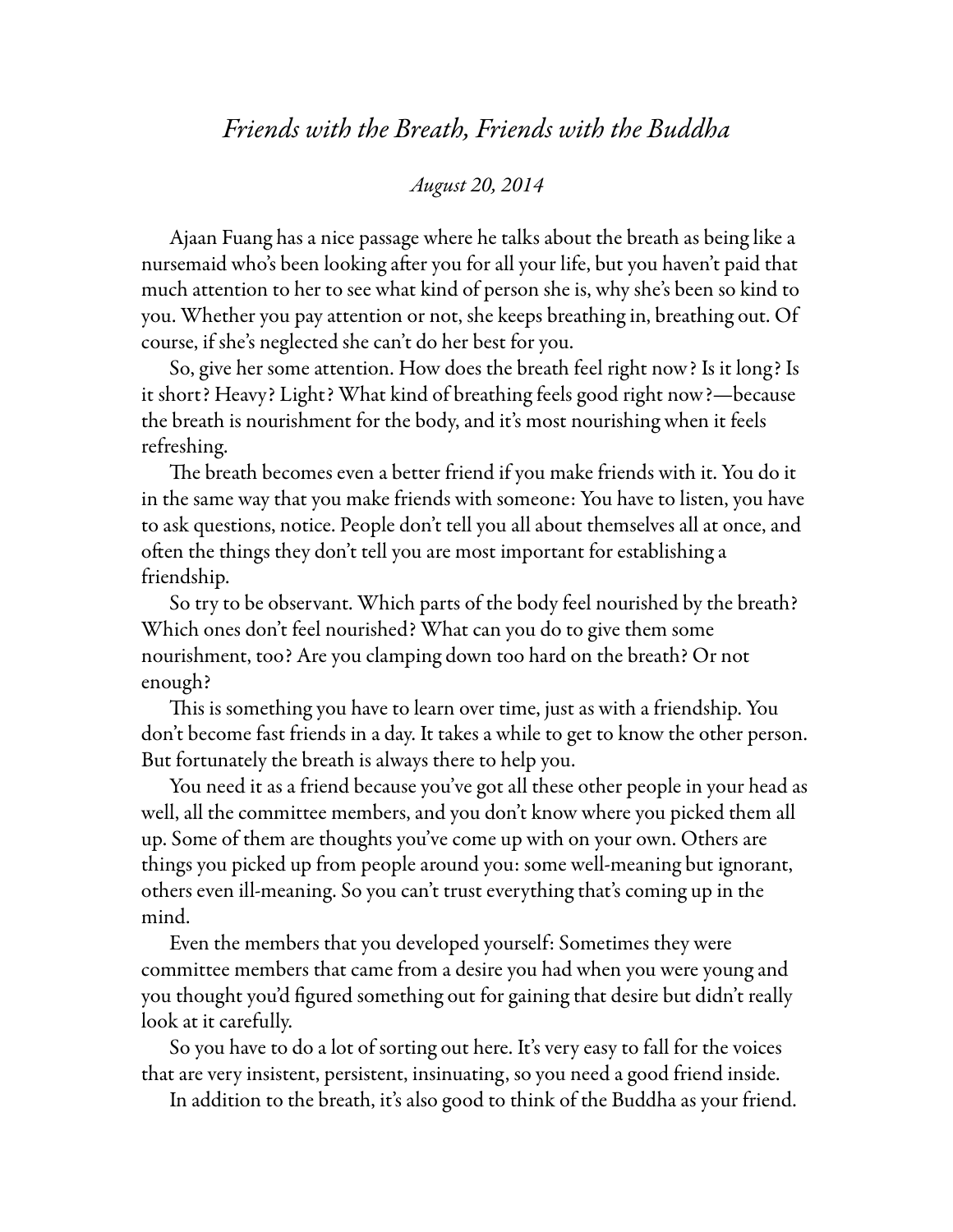When a question comes up, ask yourself: What would the Buddha say?

We all know the story of Sona the monk who'd been very delicately brought up and was doing meditation to the point where his feet were bleeding. He was getting discouraged. "Maybe I could just disrobe and go back home and make merit."

The Buddha was on Vulture Peak at the time, so he disappeared from Vulture Peak and appeared right in front of Sona. How would you feel if the Buddha appeared right in front of you right now? Especially if you were thinking thoughts like that?

Sona was probably pretty embarrassed, but the Buddha wasn't there to embarrass him. He was there to help. He gave him the image of the lute. Sona had played the lute when he was a layperson, so the Buddha asked him about how he played the lute. When it was tuned too tight or too loosely, in neither case did it sound right. It had to be tuned just right.

Apparently the lutes in those days had five strings, so the Buddha compared the five faculties to the five strings. The string that you tuned first was the persistence or the energy faculty. How much energy do you have right now? What are you capable of right now? Start there and then tune all the other faculties to that, in the same way that you would tune one string in the lute and then tune the other strings to the first string.

So ask yourself, if the Buddha were here right now standing in front of you, what kind of help would he give you? What teaching would be most helpful?

His teachings have their ideal. There's a goal toward which they're all aimed. But they start in all kinds of different places. The Buddha didn't insist that you had to have a certain level of mastery before you could ordain or a certain level of mastery before you could meditate. In fact, he often assumed that people didn't have much mastery at all.

So in some cases where people did have a lot of experience, he'd start in at a very advanced stage of the practice. With other people, the teachings would be more basic. But he was happy to start wherever he had to. The consistency in the teachings is all in that they lead to the goal. They differ only in that they start from different places, for different people, with different assumptions. All the Buddha asked is two things. One, was that you be truthful, and two, that you be observant.

So if there are a lot of crazy committee members chattering right now, admit that, but realize also that you don't have to go along with them. You've got the breath here; you've got the Buddha's teachings. They're your friends.

As the chant said just now: Treat them with respect. Good friends are hard to find.